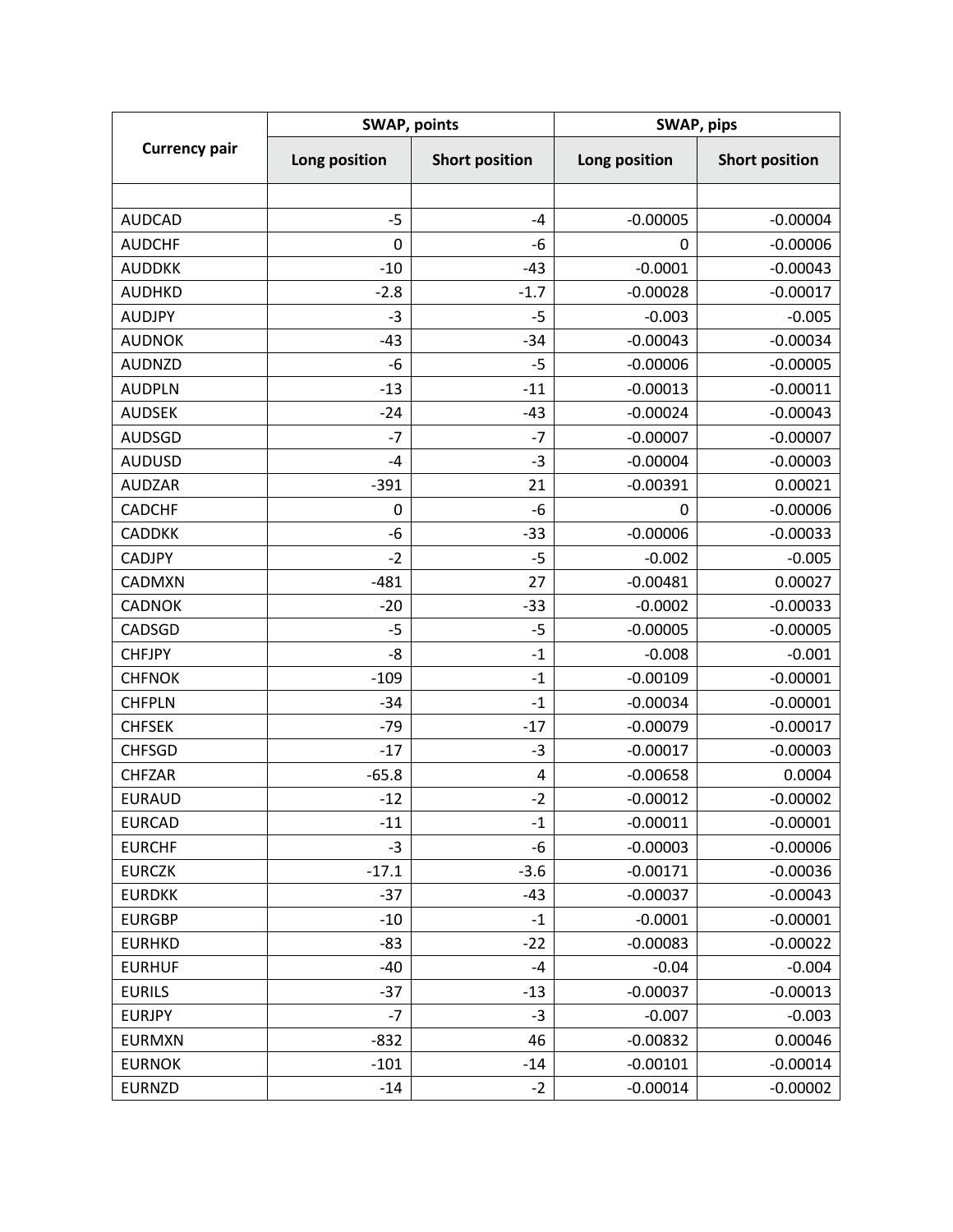| <b>EURPLN</b> | $-31$     | $-7$    | $-0.00031$ | $-0.00007$ |
|---------------|-----------|---------|------------|------------|
| <b>EURRUB</b> | $-2636$   | 157     | $-0.02636$ | 0.00157    |
| <b>EURSEK</b> | $-68$     | $-31$   | $-0.00068$ | $-0.00031$ |
| <b>EURSGD</b> | $-16$     | $-5$    | $-0.00016$ | $-0.00005$ |
| <b>EURTRY</b> | $-602$    | 30      | $-0.00602$ | 0.0003     |
| <b>EURUSD</b> | -9        | 0       | $-0.00009$ | 0          |
| <b>EURZAR</b> | $-686$    | 38      | $-0.00686$ | 0.00038    |
| <b>GBPAUD</b> | -8        | -8      | $-0.00008$ | $-0.00008$ |
| <b>GBPCAD</b> | -8        | -6      | $-0.00008$ | $-0.00006$ |
| <b>GBPCHF</b> | 0         | $-10$   | 0          | $-0.0001$  |
| <b>GBPDKK</b> | $-17$     | $-71$   | $-0.00017$ | $-0.00071$ |
| <b>GBPJPY</b> | $-4$      | $-7$    | $-0.004$   | $-0.007$   |
| <b>GBPNOK</b> | $-77$     | $-50$   | $-0.00077$ | $-0.0005$  |
| <b>GBPNZD</b> | $-10$     | -8      | $-0.0001$  | $-0.00008$ |
| <b>GBPPLN</b> | $-20$     | $-21$   | $-0.0002$  | $-0.00021$ |
| <b>GBPSEK</b> | $-42$     | $-67$   | $-0.00042$ | $-0.00067$ |
| <b>GBPSGD</b> | $-12$     | $-11$   | $-0.00012$ | $-0.00011$ |
| <b>GBPTRY</b> | $-634$    | 30      | $-0.00634$ | 0.0003     |
| <b>GBPUSD</b> | -6        | $-4$    | $-0.00006$ | $-0.00004$ |
| <b>GBPZAR</b> | $-691$    | 35      | $-0.00691$ | 0.00035    |
| <b>HKDJPY</b> | $-30$     | $-79$   | $-0.0003$  | $-0.00079$ |
| <b>MXNJPY</b> | 8         | $-149$  | 0.00008    | $-0.00149$ |
| <b>NOKJPY</b> | $-35$     | $-51$   | $-0.00035$ | $-0.00051$ |
| <b>NOKSEK</b> | $-5$      | -9      | $-0.00005$ | $-0.00009$ |
| <b>NZDCAD</b> | $-4$      | -4      | $-0.00004$ | $-0.00004$ |
| <b>NZDCHF</b> | $\pmb{0}$ | -6      | 0          | $-0.00006$ |
| <b>NZDJPY</b> | $-2$      | $-5$    | $-0.002$   | $-0.005$   |
| <b>NZDSEK</b> | -8        | $-35$   | $-0.00008$ | $-0.00035$ |
| <b>NZDSGD</b> | $-7$      | $-7$    | $-0.00007$ | $-0.00007$ |
| <b>NZDUSD</b> | $-3$      | $-3$    | $-0.00003$ | $-0.00003$ |
| <b>PLNJPY</b> | $-890$    | $-1480$ | $-0.089$   | $-0.148$   |
| SGDJPY        | $-4$      | $-7$    | $-0.004$   | $-0.007$   |
| <b>TRYJPY</b> | $\pmb{0}$ | -9      | 0          | $-0.009$   |
| <b>USDCAD</b> | $-5$      | -6      | $-0.00005$ | $-0.00006$ |
| <b>USDCHF</b> | $\pmb{0}$ | -8      | 0          | $-0.00008$ |
| <b>USDCNH</b> | $-268$    | 4       | $-0.00268$ | 0.00004    |
| <b>USDCZK</b> | $-6.7$    | $-11.6$ | $-0.00067$ | $-0.00116$ |
| <b>USDDKK</b> | -8        | $-56$   | $-0.00008$ | $-0.00056$ |
| <b>USDHKD</b> | $-4.2$    | $-4.4$  | $-4.2E-05$ | $-4.4E-05$ |
| <b>USDHUF</b> | $-22$     | $-13$   | $-0.022$   | $-0.013$   |
| <b>USDILS</b> | $-18$     | $-22$   | $-0.00018$ | $-0.00022$ |